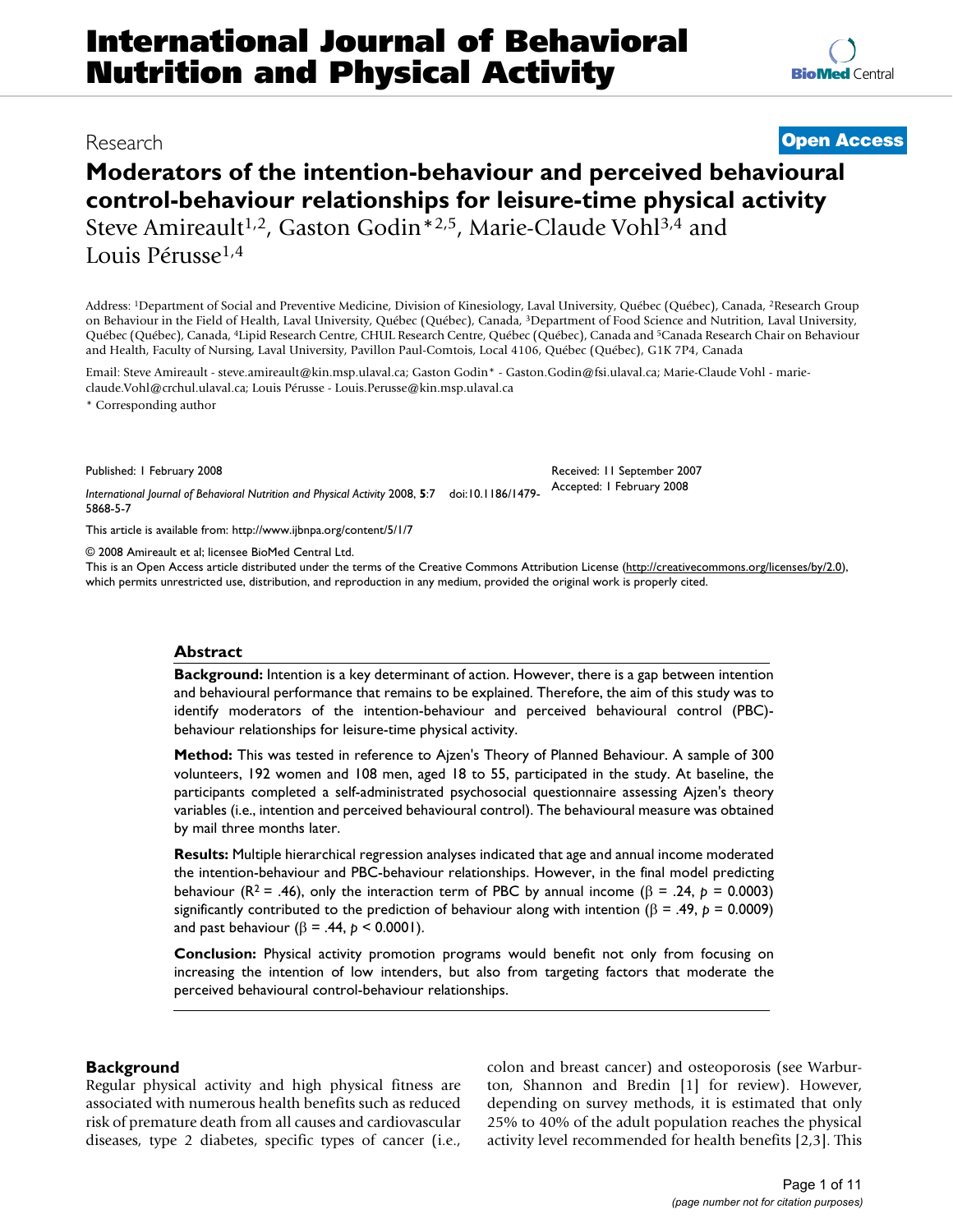observation highlights the need to devote more attention to factors explaining why some people are active while others remain sedentary.

In the Theory of Planned Behaviour (TPB; Ajzen [4]), considered as one of the most useful theories to study the cognitive determinants of behaviour, intention is a key predictor of behaviour in a wide range of health domains. Reviews and meta-analyses provide empirical support for the predictive power of intention, indicating that it accounts for 20% to 40% of the explained variance of physical activity behaviour [5-7]. According to Cohen [8], this constitutes a medium to large effect size. Nonetheless, there remains a gap between intention and action [9], caused mainly by those who express a positive intention to exercise but do not act; this group represents about one third of the population [10]. This observation is congruent with the analysis of Sheeran [11], who also identified this group as the main source of the lack of consistency between intention and behaviour.

In fact, this gap between intention and behaviour could be attributed to differences in cognitions or other unknown factors. Interestingly, evidence suggests that differences in the intention-behaviour relationship between active and inactive intenders were not attributable to differences in cognition (i.e.: attitude, subjective norm, perceived behavioural control and intention) [11,12]. Thus, other specific factors must be investigated. According to Baron and Kenny [13], the absence or the inconsistence in the presence of a theorized association between an independent variable (e.g.: intention) and a dependent variable (e.g.: behaviour) may indicate that a third variable affects the direction and/or the strength of this relationship. That is, the intention-behaviour might vary according to different levels of a third variable, known as an effect modifier or a moderator. Therefore, one avenue of research to help understand the gap between intention and behaviour is to investigate moderators of this relationship. Indeed, for a given level of moderator, the intention-behaviour relationship should be higher.

The adoption of physical activity depends not only on intention, but also on a variety of control factors such as abilities, resources and conditions. That is, the performance of physical activity is not fully under complete volitional control. According to the TPB [4], the construct of perceived behavioural control (PBC) deals with human behaviour not under complete volitional control. As indicated by Ajzen [14], PBC can be viewed as the combined influence of two components: self-efficacy (ease or difficulty of adopting a behaviour) and controllability (the extent to which the behavioural performance is up to the actor). Within the TPB, perceived behavioural control (PBC) plays different roles in the prediction of behaviour

[4]. First, PBC can contribute to the prediction of behaviour along intention (PBC  $\rightarrow$  behaviour). Second, among individuals who express the same level of intention of performing a given behaviour, those with a higher PBC are likely to try harder to perform the target behaviour compared to individuals with lower levels of PBC; this is the intention  $\times$  PBC interaction hypothesis (intention  $\times$  PBC  $\rightarrow$  behaviour). However, in order to play these roles, two conditions must be met: 1- the target behaviour must not be completely under volitional control; 2- PBC must reflect accurately "actual" or "real" control over the target behaviour [4]. This latter explanation is congruent with Sheeran, Trafimow and Armitage [15], who for exercise behaviour observed a significant difference between PBC and a proxy measure of actual control among 73% of their study sample  $(N = 226)$ . They reported that when PBC was realistic, PBC explained twice as much variance in behaviour compared to unrealistic PBC. In addition, when PBC was realistic, PBC moderated the intentionbehaviour relationship, whereas it did not when PBC was unrealistic. Therefore, investigating PBC as a moderator of the intention-behaviour relationship and scrutinizing moderators of the PBC-behaviour relationship is justifiable.

## *Moderators*

In scientific literature, PBC has received mixed evidence for its moderating effect of the intention-behaviour relationship [16,17]. About half of the studies reviewed showed a moderating effect of PBC on the intentionbehaviour relationship. In each case, higher PBC was associated with better intention-behaviour consistency. In the specific field of exercise/physical activity, four studies have reported a moderating effect of PBC on the intention-behaviour relationship. In the studies by Kimiecik [18] and Payne, Jones and Harris [19], this moderating effect was observed among a sample of 332 and 289 employees, respectively, over a period of two weeks, whereas in the study by Terry and O'Leary [20], this effect was reported among 146 undergraduate students over a period of four weeks. In the fourth study [21], the moderating effect of PBC among two samples of 105 undergraduate students over a period of two weeks was borderline  $(p = 0.075)$ . Another study reported a moderating effect for self-efficacy, a variable close to the concept of PBC [4]. In their study, Courneya and McAuley [22] investigated the moderating role of self-efficacy on the intentionbehaviour relationship among 170 undergraduate students. They observed that higher perception of self-efficacy was associated with higher intention-behaviour consistencies at four-week follow-up. Given that Ajzen [14] considers self-efficacy as one of the sub-dimensions (i.e., perceived difficulty) of PBC, the moderating role of self-efficacy on the intention-behaviour relationship was also assessed.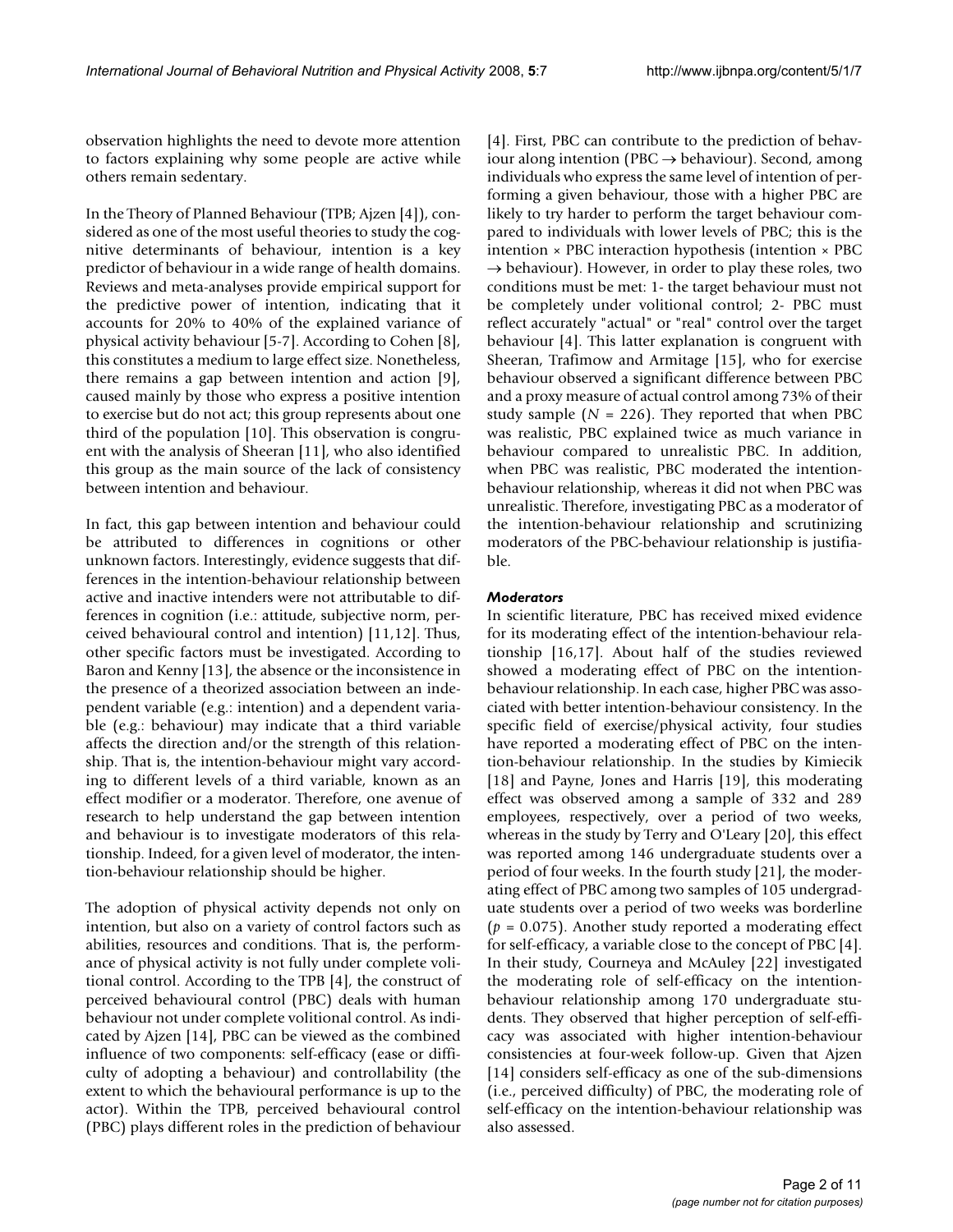It was also reported that individuals who both anticipated regret and had the intention to practice physical activity showed better intention-behaviour consistency, compared to intenders who did not anticipate regret among four samples ( $97 \le N \le 254$ ) of undergraduate students [23,24]. Anticipated regret is the perceived feeling of regret if the target behaviour is not performed. Among the theoretical reasons why anticipated regret could be a moderator of the intention-behaviour relationship was its association with greater intention stability [23,24]. Intention stability has been clearly demonstrated as one of the most important moderators of the intention-behaviour relationship, including exercise/physical activity [24,25]. Thus, the intention of individuals who anticipate regret for not exercising should better predict behaviour, compared to those not anticipating regret for not exercising.

Moderation effect was reported for past behaviour for both the intention-behaviour [24] and PBC-behaviour [26] relationships. However, two opposite findings were reported concerning the intention-behaviour relationship. On the one hand, some researchers observed that the intention-behaviour relationship was stronger when past behaviour was high. For instance, among a sample of undergraduate students (*N* = 185), Sheeran and Abraham [24] observed that when the frequency of past physical activity was moderate or high, intention was a significant determinant of behaviour whereas it was not when the level of past behaviour was low. The main reason offered for this moderating effect was that past behaviour was related to intention stability (see also Conner and Godin [25]). However, it has also been documented that the intention-behaviour relationship was low when the behaviour had been frequently performed in the past (e.g.: Verplanken, Aarts, van Knippenberg and Moonen, [27]; for travel mode choice). This latter observation is congruent with Triandis' Theory of Interpersonal Behaviour (TIP; Triandis [28]), suggesting that behaviour falls less under the control of cognition when it is performed frequently. Thus, this controversy in findings justifies performing additional tests on the moderating effect of past behaviour on the intention-behaviour relationship.

Concerning the PBC-behaviour relationship, Ajzen [29] stated that past behaviour should moderate the PBCbehaviour relationship. The potential mechanism by which past behaviour may act as a moderator relates to actual control. If individuals are familiar with the behaviour to be adopted, which is likely to be the case for individuals with high levels of past behaviour, PBC should be more accurate and, consequently, PBC should adequately reflect actual control and the PBC-behaviour relationship should be stronger. Notani's meta-analysis [30] provides some empirical support for the PBC  $\times$  past behaviour interaction in predicting behaviour. Indeed, PBC was a

significant determinant of behaviour for samples familiar with the behaviour, whereas it was not a significant determinant of behaviour among samples unfamiliar with the behaviour. In the specific field of exercise/physical activity, Norman, Conner and Bell [26] reported a better PBCbehaviour relationship among patients attending health clinics  $(N = 87)$  who frequently exercised in the past. When the frequency of past physical activity was moderate or high, PBC was a significant determinant of physical activity whereas it was not a significant determinant when the frequency was low.

Age was found to moderate the intention-behaviour relationship. According to the meta-analyses of Hagger, Chatzisarantis and Biddle [6] and of Downs and Haussenblas [7], a lower intention-behaviour relationship was observed among younger individuals compared to older age groups. In their meta-analyses, Hagger, Chatzisarantis and Biddle [6] found that younger samples from 72 studies (adolescent and college, aged under 25, based on mean age of study samples) showed a significantly weaker intention-behaviour relationship when compared to older samples (aged 25 or older, based on mean age study samples). Similarly, among samples of 111 studies, Downs and Hausenblas [7] reported a weaker intentionbehaviour relationship for samples of children/adolescents (aged 8 to 17) compared to samples of young (aged 18 to 25), middle-age (aged 26 to 64) and older (aged 65 or older) adults. They also reported a stronger intentionbehaviour relationship for samples of young and older adults compared to middle-age adults. Two explanations have been suggested for the moderating effect of age on the intention-behaviour relationship. First, younger individuals may have unstable intentions and, second, they may have a lack of direct experience with the behaviour compared to older individuals [6,31]. This argument was also suggested in Natoni's meta-analysis [30] to explain why the PBC-behaviour relationship for non-student samples (older individuals) was significant, whereas it was non significant for student samples (younger individuals).

The presence of physical activity facilities (built environment) should also receive more attention due to its possible association with a higher level of physical activity [32]. For instance, perceived access to a low-cost recreation facility in a neighbourhood was reported to moderate the intention-behaviour relationship for walking behaviour [33]. A strong perception of closer access to the facility was associated with a more consistent intention-behaviour association. We consider that the perceived built environment should be viewed as a potential barrier to a behaviour and, therefore, the mechanism by which it can moderate the intention-behaviour relationship could be similar to that of the intention  $\times$  PBC interaction, as sug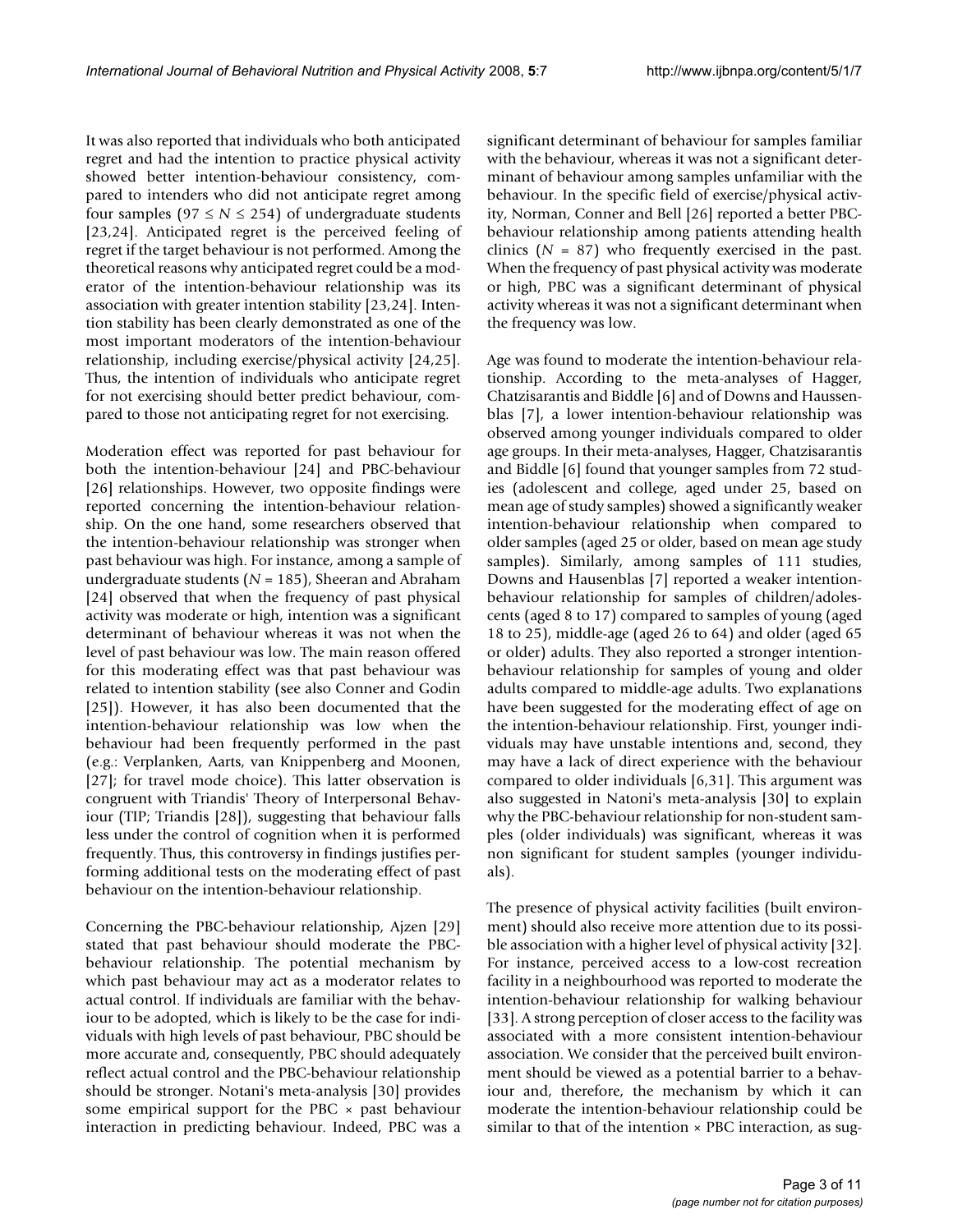gested by Ajzen [4]. However, given that this latter study  $(N = 351$  adults) was based on a cross-sectional design and used a measure of past behaviour instead of future behaviour, it is advisable to conduct additional tests of its moderating effect.

## *Other potential moderators of intention-behaviour and PBC-behaviour relationships*

Baranowski, Anderson and Carmack [34] indicated that the effectiveness of physical activity intervention programs based on theoretical models would be increased if study samples were stratified on factors that may moderate model predictiveness. Consequently, new tests for moderation effects of the intention- and PBC-behaviour relationships are needed. In this regard, factors such as annual income and educational level have all been reported to be consistently associated with physical activity (see Trost, Owen, Bauman, Sallis and Brown [35] for review), although there is a lack of information on their potential moderating effect. It is reasonable to surmise that the intention- and PBC-behaviour relationship will be stronger for individuals with higher annual incomes (higher financial resources and access to equipment) and higher levels of education (greater knowledge). In addition, in the field of physical activity, very few studies have attempted to include biological and genetic variables in a conceptual framework. Because physical activity is a biologically-based behaviour, biological and genetic factors could moderate cognition-behaviour relationships [34,36]. As such, the relationship between genetic susceptibility to obesity (familial history) and physical activity should be tested. Indeed, parental overweight/obesity increases an individual's risk of obesity in both childhood and adulthood [37-39]. It is suggested that members of a family share genes and familial environment, including lifestyle and behaviour, leading to obesity, poor nutrition and sedentary activities. In turn, obesity, characterized by high body mass index (BMI), is inversely associated with physical activity level [40,41]. It is likely that genetic susceptibility to obesity assessed by a positive family history of obesity (FHO) may also influence participation in physical activity. Thus, in the context of the present study, the moderating effect of BMI and FHO status was investigated.

In summary, this study aimed at testing psychosocial moderators as well as socio-demographic and biological moderators of the intention-behaviour and PBC-behaviour relationships for leisure-time physical activity.

# **Method**

#### *Population and sample*

Participants in the present study were part of a larger study on genetic "susceptibility" to obesity. They were recruited in the Quebec City metropolitan area via local newspapers and radio advertisements between May 2004 and March 2007. Also, e-mails were sent to university students and employees as well as hospital and government employees. A trained research assistant conducted a 15 minute telephone interview with people who responded to the advertisements. Candidates were given an appointment at the local university where they completed a series of laboratory tests, including the psychosocial questionnaire on physical activity. Assessment of behaviour at follow-up was obtained by mail three months later. Of the 349 volunteers who completed the psychosocial physical activity questionnaire at baseline, 300 successfully completed the study and were retained for data analysis. All participants signed the consent form of the study approved by the Ethics Committee of the local university.

# *Behaviour*

Leisure time physical activity was assessed at 3-month follow-up by the following question, previously validated and tested by Gionet and Godin [42] and Godin, Jobin and Bouillon [43]: "Within the last 3 months, how often did you participate in one or more physical activities of moderate intensity, totalling at least 30 minutes in a same day during your leisure time?" The response is reported on the following 7-point scale: Not at all  $(+1)$ , about once a month  $(+2)$ , about two or three times a month  $(+3)$ , about once a week  $(+4)$ , about twice a week  $(+5)$ , about three times a week  $(+6)$ , four or more times a week  $(+7)$ .

#### *Psychosocial variables*

A definition of the behaviour under study was first presented as a reference for answering the questions. Regular physical activity participation was defined as practising a total of at least 30 minutes of physical activity of moderate intensity (i.e.: with accelerated breathing and heart beat) in the same day at least three times a week during leisuretime. Examples of this type of activities were also provided (e.g., brisk walking, bicycling, swimming, golf (walking), aqua fitness, skating, dancing, skiing, physical fitness, etc.)

Intention was measured at baseline with the following three questions: 1- "I intend to practice regularly one or more physical activities during the next 3 months;" 2- "I will practice regularly one or more physical activities during the next 3 months;" 3- "I will try to practice regularly one or more physical activities during the next 3 months." Scales ranged from very unlikely  $(+1)$  to very likely  $(+5)$ . The mean of the sum of these three items was used as the intention score. Cronbach's alpha coefficient was 0.89. Perceived behavioural control (PBC) was measured at baseline with the following three questions: 1- "For me, to participate in one or more physical activities during the next 3 months would be very difficult (+1) to very easy (+5);" 2- "I think I am able to participate in one or more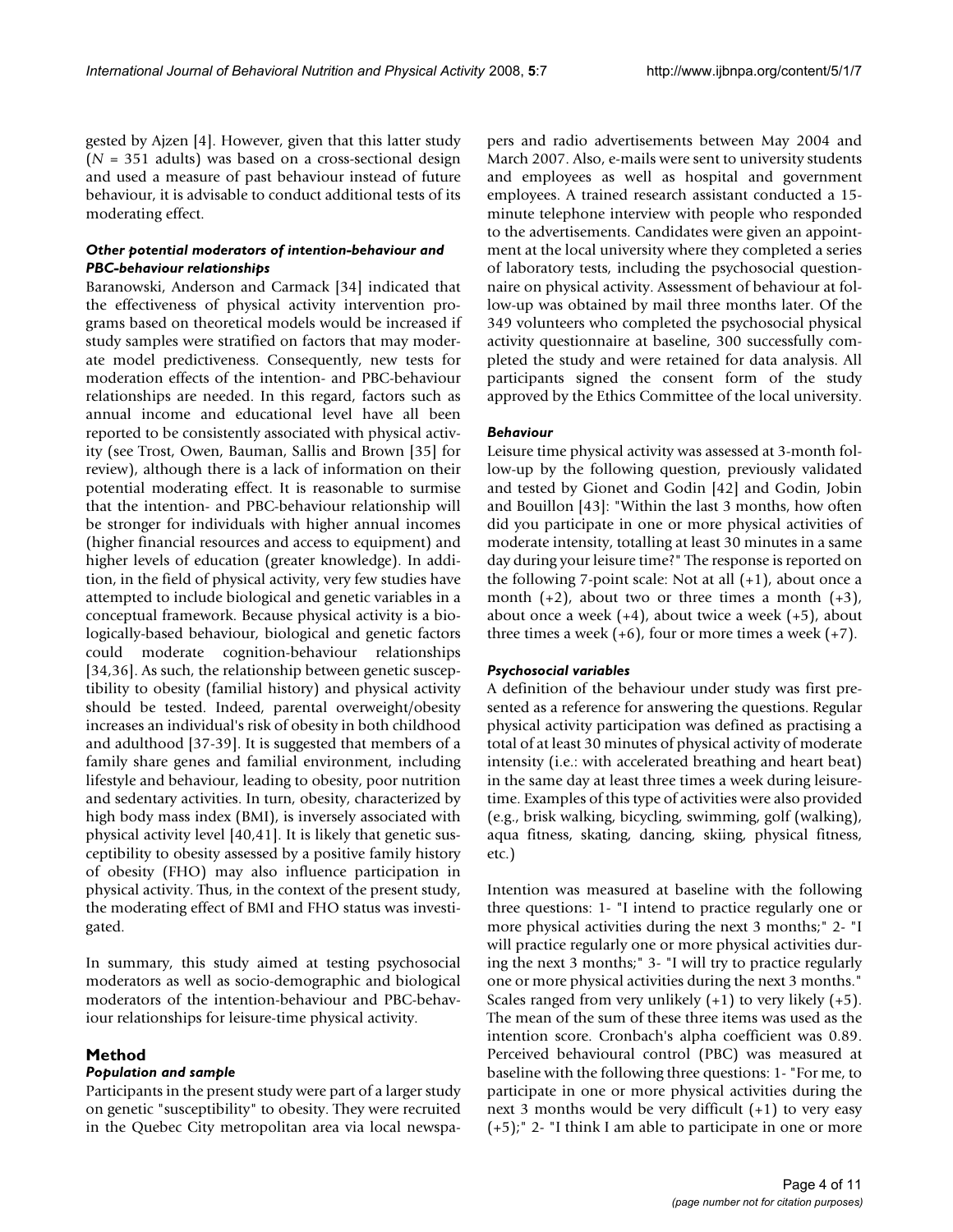physical activities during the next 3 months;" 3- "I am confident that I can overcome obstacles that could hamper my participation in one or more physical activities during the next 3 months." Scales for items 2 and 3 ranged from strongly disagree  $(+1)$  to strongly agree  $(+5)$ . The mean of the sum of these three items was used as the PBC score. Cronbach's alpha coefficient was 0.77. The items used to measure each of the other psychosocial variables as well as their psychometric values are presented in Table 1.

# *Other variables*

**Variables**

Past behaviour was assessed at baseline with the same question used to measure behaviour at 3-month followup. The first biological variable, FHO, was assessed as follows: "How many of your first degree biological relatives (father, mother, brother and sister) have been, or are currently, obese?" If at least one relative was reported as obese, participants were asked which one in the family had a history of obesity. The total number of biological brothers and sisters was also reported. Individuals were classified as FHO + if there was one or more first degree biological relatives reported having a history of obesity and as FHO – if there were none reported as obese during the telephone interview. The second biological variable, BMI, was calculated by dividing weight (kg) by height square  $(m^2)$ ; the latter measure was taken by a trained research assistant during the laboratory visit. Finally, age,

gender, educational level, actual civil status and annual income were also assessed at baseline.

## *Statistical analysis*

Descriptive analysis of the sample was performed (mean, standard deviation and variable distribution). A hierarchical multiple regression was applied to model behaviour. The following sequence was followed: first, the main theoretical variables, intention and PBC, were entered in the model; second, all other psychosocial variables were added; third, external variables that were statistically significant predictors of intention in simple linear regression were added to the model; and fourth, past behaviour was entered. To remain in the model, a given variable had to reach the conventional statistical significance level (*p* < 0.05).

Tests of moderators [13] of the intention-behaviour relationship were performed for perceived behavioural control, self-efficacy and anticipated regret. In addition, all identified external variables were tested as potential moderators of the intention and PBC-behaviour relationships. A three-step hierarchical regression analysis as recommended by Aiken and West [44] was adopted. To provide a clearly interpretable interaction term and to reduce multicollinearity, the variables were standardized [13,44]. At Step 1, behaviour was regressed on intention or PBC. At Step 2, the moderator was added; and finally, at Step 3,

| Table 1: Psychosocial variables and corresponding psychometric values |  |  |  |  |  |
|-----------------------------------------------------------------------|--|--|--|--|--|
|-----------------------------------------------------------------------|--|--|--|--|--|

| V ariables                                                                                                   |                                  |                         |
|--------------------------------------------------------------------------------------------------------------|----------------------------------|-------------------------|
| During the next 3 months                                                                                     | Measured Scale                   | Reliability coefficient |
| Self-efficacy                                                                                                | Very unlikely/very likely        | .35 <sup>a</sup>        |
| I would be able to participate regularly in one or more physical activities even if                          |                                  |                         |
| 1-I have little free time                                                                                    |                                  |                         |
| 2-I am not carrying excess body weight                                                                       |                                  |                         |
| <b>Anticipated Regret</b>                                                                                    | Very unlikely/very likely        | .80 <sup>b</sup>        |
| During the next 3 months, if I do not participate in one or more physical activities                         |                                  |                         |
| I-This will bother me                                                                                        |                                  |                         |
| 2-I will regret it                                                                                           |                                  |                         |
| 3-I will worry about it                                                                                      |                                  |                         |
| <b>Positive Feeling</b>                                                                                      | Very unlikely/very likely        | .52 <sup>a</sup>        |
| If I participate in one or more physical activities                                                          |                                  |                         |
| I-I will be proud                                                                                            |                                  |                         |
| 2-I would be satisfied                                                                                       |                                  |                         |
| <b>Moral Norm</b>                                                                                            | Strongly disagree/strongly agree | .80 <sup>b</sup>        |
| I-It is in my principles to participate in one or more physical activities                                   |                                  |                         |
| 2-To participate in one or more physical activities would be acting in accordance with<br>my personal values |                                  |                         |
| 3-It would be against my principles not to participate in one or more physical activities                    |                                  |                         |
| <b>Descriptive Norm</b>                                                                                      |                                  |                         |
| I-A lot of people I know participate in one or more physical activities                                      | Strongly disagree/strongly agree | .55ª                    |
| 2-Among the 5 persons you know best, how many of them participate in one or more<br>physical activities?     | 0 person to 5 people             |                         |

*Note*. a: Spearman coefficient correlation (two items only). b: Cronbach's alpha coefficient.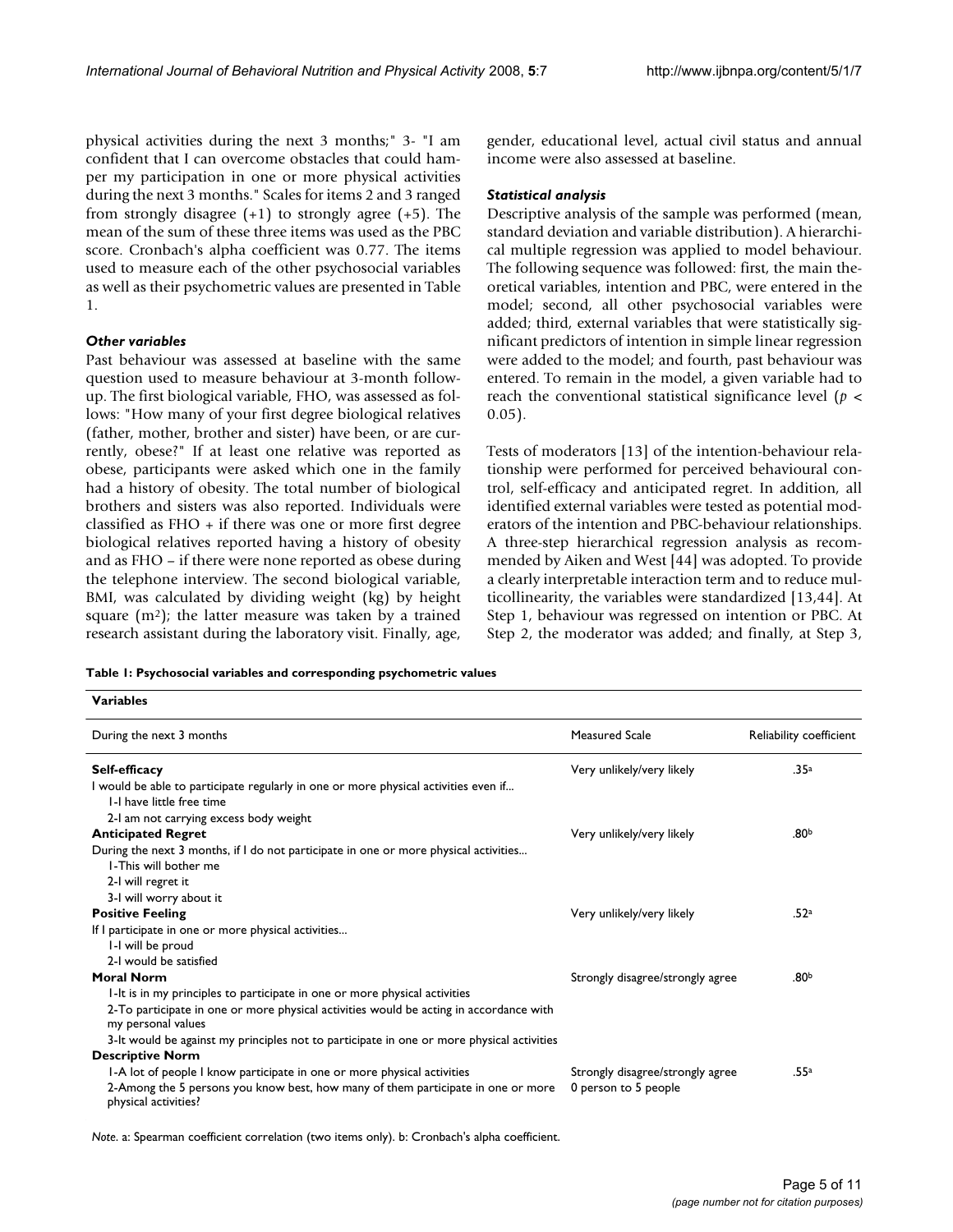the interaction term (intention or PBC  $\times$  moderator) was added. A moderating effect was detected if the interaction term was statistically significant and if the explained variance  $(R^2)$  was significantly increased  $(p < 0.05)$ . If a moderating effect was detected, simple slopes by levels of moderator were generated and a comparison of the nonstandardized betas was assessed. Statistical software used for all analyses was SAS version 9.1 (SAS Institute Inc., Cary, NC).

# **Results**

The final sample was composed of 192 women and 108 men with a mean age of  $37.7 \pm 11.2$  years. Mean BMI was  $27.5 \pm 5.7$  kg/m<sup>2</sup> and ranged from 18.0 to 54.4 kg/m<sup>2</sup>. Participants were highly educated, since 88.0% of them reported having a post-secondary diploma. Annual income was below CAN \$20000 for 35.8% of the participants, whereas 33.8% reported an income equal to or over \$40 000. About half (53.5%) of the participants lived without a regular partner.

At baseline, half (50.7%) the participants were active at least three times a week during the last three months. The mean intention and PBC scores to be active regularly during leisure-time in the next three months were, respectively,  $4.54 \pm .69$  and  $4.09 \pm .74$  on a five-point scale. With respect to behaviour at 3-month follow-up, the mean score was  $5.39 \pm 1.57$ , indicating that, on average, the participants were active about twice a week during the study period. Intention-behaviour and PBC-behaviour correlations were .53 and .44, respectively, (*p* < 0.0001).

For the prediction of behaviour, both intention (β = .98; *p* < 0.0001) and PBC (β = .30; *p* = 0.04) emerged as significant determinants. When past behaviour was added to the previous model, PBC was no longer significant (*p* = .47), whereas intention and past behaviour were the determinants of behaviour (*ps* < 0.0001).

Tests for moderation effects of the intention-behaviour relationship are reported in Table 2. Age  $(p = 0.002)$ , annual income (*p* = 0.03), BMI (*p* = 0.056) and PBC (*p* = 0.01), were significant moderators of the intention-behaviour relationship. Increment in explained variance was observed for all of these moderators; ∆R2 ranged from .01 to .03;  $p \le 0.05$ . The intention-behaviour relationship was verified for three levels of age (under 25, 25 to 49 and 50 or older), annual income (less than CAN\$ 20000, CAN\$ 20000–39999 and CAN\$ 40000 or more), and BMI (less than 24.99 kg/m<sup>2</sup>, 25–29.99 kg/m<sup>2</sup> and 30 kg/m<sup>2</sup> or more). For PBC, the procedure proposed by Aiken and West [44] was used (i.e.: low level: below mean -1 STD; medium level: between mean – 1 STD and mean + 1 STD; and, high level: mean + 1 STD).

Tests for differences between non-standardized betas (Table 3) indicated that intention was a stronger determinant of behaviour among the older age group compared to the younger group ( $p = 0.003$ ). Individuals with a high annual income had a stronger intention-behaviour relationship compared to those with a lower annual income (*p* = 0.01). However, no significant differences were observed for PBC and BMI between the three levels. Thus,

**Table 2: Multiple regression analysis of moderators of the intention-behaviour relationship**

| Step           | Variable entered            |        | Beta               |                    | R <sup>2</sup> | Model F     | $\Delta$ R <sup>2</sup>  | $\Delta F$      |
|----------------|-----------------------------|--------|--------------------|--------------------|----------------|-------------|--------------------------|-----------------|
|                |                             |        | $\overline{2}$     | 3                  |                |             |                          |                 |
|                | Intention                   | .83*** | .83***             | .85***             | .28            | $116.45***$ |                          |                 |
| $\overline{2}$ | Age                         |        | .09                | .10                | .28            | 58.98***    | .00                      | 1.36            |
| 3              | Intention × age             |        |                    | .24**              | .31            | 43.82***    | .03                      | $9.95***$       |
|                | Intention                   | .83*** | .83 ***            | .85 ***            | .28            | $116.45***$ |                          |                 |
| $\overline{2}$ | Annual income               |        | $-.03$             | $-0.02$            | .28            | 57.65***    | .00                      | 16.             |
| 3              | Intention × annual income   |        |                    | .15*               | .29            | 40.47***    | .01                      | $4.67*$         |
|                | Intention                   | .83*** | .80***             | .82***             | .28            | $116.45***$ |                          |                 |
| $\overline{2}$ | Body mass index             |        | $-23**$            | $-20**$            | .30            | $64.12***$  | .02                      | $8.75***$       |
| 3              | Intention × body mass index |        |                    | .16 <sup>γ</sup>   | .31            | 44.36***    | .01                      | $3.69^{\gamma}$ |
|                | Intention                   | .83*** | .67 <sup>***</sup> | .84 <sup>***</sup> | .28            | $116.45***$ | $\overline{\phantom{a}}$ |                 |
| $\overline{2}$ | <b>PBC</b>                  |        | $22*$              | $.25*$             | .29            | 60.95***    | .01                      | $4.19*$         |
| 3              | Intention × PBC             |        |                    | .∣4**              | .31            | 43.67***    | .02                      | $6.76***$       |

*Note*. PBC: Perceived Behavioural Control. Variables are standardized (Z-scores) and beta coefficients are non-standardized. *N* = 299 for model including annual income. For all others, *N* = 300.

 $\gamma p = 0.056$ . \*  $p < 0.05$ . \*\*  $p < 0.01$ . \*\*\*  $p < 0.001$ .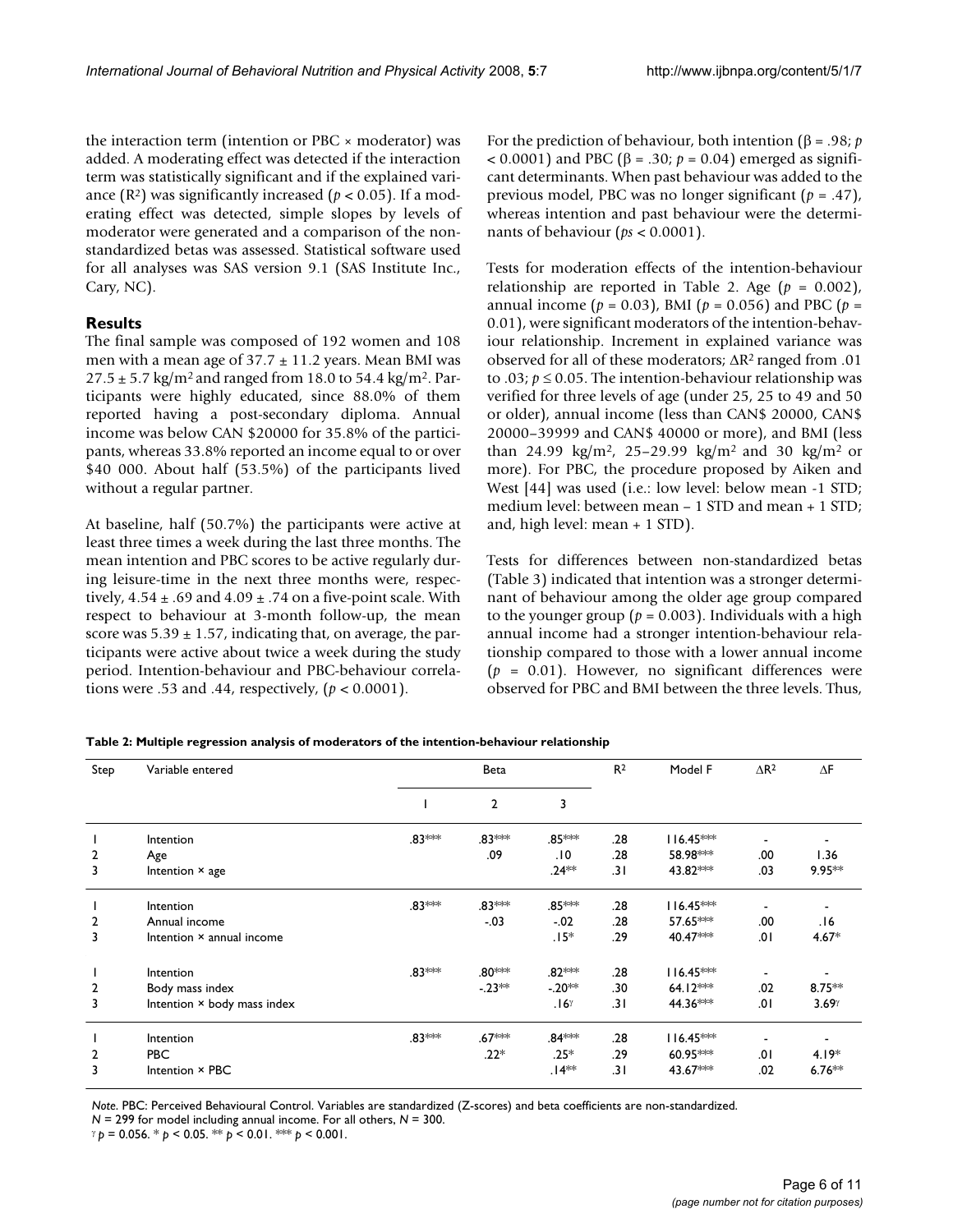| Moderator-Variables              | Level of Moderator |                      |                     |  |
|----------------------------------|--------------------|----------------------|---------------------|--|
|                                  | Low                | Medium               | High                |  |
| Intention-behaviour relationship |                    |                      |                     |  |
| Age <sup>a</sup>                 | .82***             | $1.24***$            | l.45 <sup>∗≈≈</sup> |  |
| Annual income <sup>a</sup>       | .92 ***            | l.38 <sup>≭⇔⊱≮</sup> | $1.47***$           |  |
| Body mass index <sup>d</sup>     | $1.06***$          | $1.24***$            | $1.23***$           |  |
| <b>PBCd</b>                      | $1.02***$          | $1.20***$            | 0.73                |  |
| PBC-behaviour relationship       |                    |                      |                     |  |
| Ageb                             | .58*               | $1.09***$            | .95***              |  |
| Annual income <sup>c</sup>       | .49*               | I.07***              | । 39***             |  |

**Table 3: Simple slope analysis for the moderators of the intention- and PBC- behaviour relationships**

*Note*. PBC: Perceived Behavioural Control. a = low level is different from high level;  $b = low$  level is different from medium level;  $c = Low$ level is different from medium and high level; d = no differences between all groups.

\* *p* < 0.05. \*\* *p* < 0.01. \*\*\* *p* < 0.001.

these latter two variables were not retained as moderators of the intention-behaviour relationship.

Concerning the PBC-behaviour relationship (see Table 4), the only significant moderators were age  $(p = 0.03)$  and annual income ( $p = 0.001$ ). Increment in explained variance was observed for both moderators; ∆R2 ranged from .01 to .03;  $p \le 0.05$ . Simple slope analysis showed that the younger age group had a lower PBC-behaviour relationship compared to the middle age group ( $p = 0.03$ ), but not the older group ( $p = 0.14$ ). For individuals with a lower annual income, the PBC-behaviour relationship was lower compared to individuals with moderate (*p* = 0.02) and high  $(p = 0.0003)$  annual income.

The final analyses consisted in testing whether the significant moderators and interaction terms contributed independently to the prediction of behaviour. Two sets of analyses were performed: the moderators of the intentionbehaviour relationship (Table 5) and the moderators of the PBC-behaviour relationship (Table 6). Concerning the moderators of the intention-behaviour relationship (see Table 5), intention and past behaviour were significant determinants of behaviour in all models (*ps* < 0.0001). Yet, the interaction terms "intention  $\times$  age" ( $p = 0.004$ ), and "intention  $\times$  annual income" ( $p = 0.02$ ) were significant predictors of behaviour. For the zero-order model, R2 was .44. For all other models, R2 ranged from .45 to .46.

With respect to moderators of the PBC-behaviour relationship, the results (Table 6) indicate that intention and past behaviour were determinants of behaviour in all models (0.0004 ≤ *p* ≤ 0.0009 and *p* < 0.0001, respectively). Also, all interaction terms, in their respective models, were statistically significant predictors of behaviour (*p* = 0.02 for "PBC  $\times$  age" and  $p = 0.0003$  for "PBC  $\times$  annual income"). For the zero-order variable model, R2 was .44, whereas it ranged from .45 to .47 for all other models.

Finally, Table 7 presents the final model for behaviour combining significant predictors and interaction terms of the previous analyses (i.e., Models 3b of the Table 5 and 6). Intention ( $p = 0.0009$ ) and past behaviour ( $p <$ 0.0001) remained strong determinants of behaviour. In addition, the "PBC × annual income" interaction term (*p* = 0.0003) remained a significant predictor of behaviour; individuals who have a higher annual income are more likely to translate their perceived control into action. The final model explained 46% of the variance in behaviour.

#### **Discussion**

The main objective of this study was to identify a number of moderators of the intention-behaviour and PBC-behaviour relationships regarding leisure-time physical activity.

| Step           | Variable entered    |         | Beta           |         | R <sup>2</sup> | Model F    | $\Delta$ R <sup>2</sup> | ΔF                       |
|----------------|---------------------|---------|----------------|---------|----------------|------------|-------------------------|--------------------------|
|                |                     |         | $\overline{2}$ | 3       |                |            |                         |                          |
|                | <b>PBC</b>          | .70 *** | .70***         | .70***  | .20            | 73.35***   | <b>.</b>                | $\overline{\phantom{a}}$ |
| $\overline{2}$ | Age                 |         | .02            | .02     | .20            | 36.60***   | .00                     | 0.07                     |
| 3              | $PBC \times age$    |         |                | $.18*$  | ا 2.           | 26.34***   | .01                     | $4.87*$                  |
|                | <b>PBC</b>          | .70***  | .70***         | .7Ⅰ***  | .20            | 73.35***   | <b>.</b>                | $\blacksquare$           |
| $\overline{2}$ | Annual income       |         | $-05$          | $-.05$  | .20            | $36.35***$ | .00                     | 0.34                     |
| 3              | PBC × annual income |         |                | $.26**$ | .23            | 28.66***   | .03                     | $10.85**$                |

**Table 4: Multiple regression analysis of moderators of the PBC-behaviour relationship**

*Note*. PBC: Perceived Behavioural Control. Variables are standardized (Z-scores) and beta coefficients are non-standardized. *N* = 299 for model including annual income. For model including age, *N* = 300.

 $* p < 0.05$ . \*\*  $p < 0.01$ . \*\*\*  $p < 0.001$ .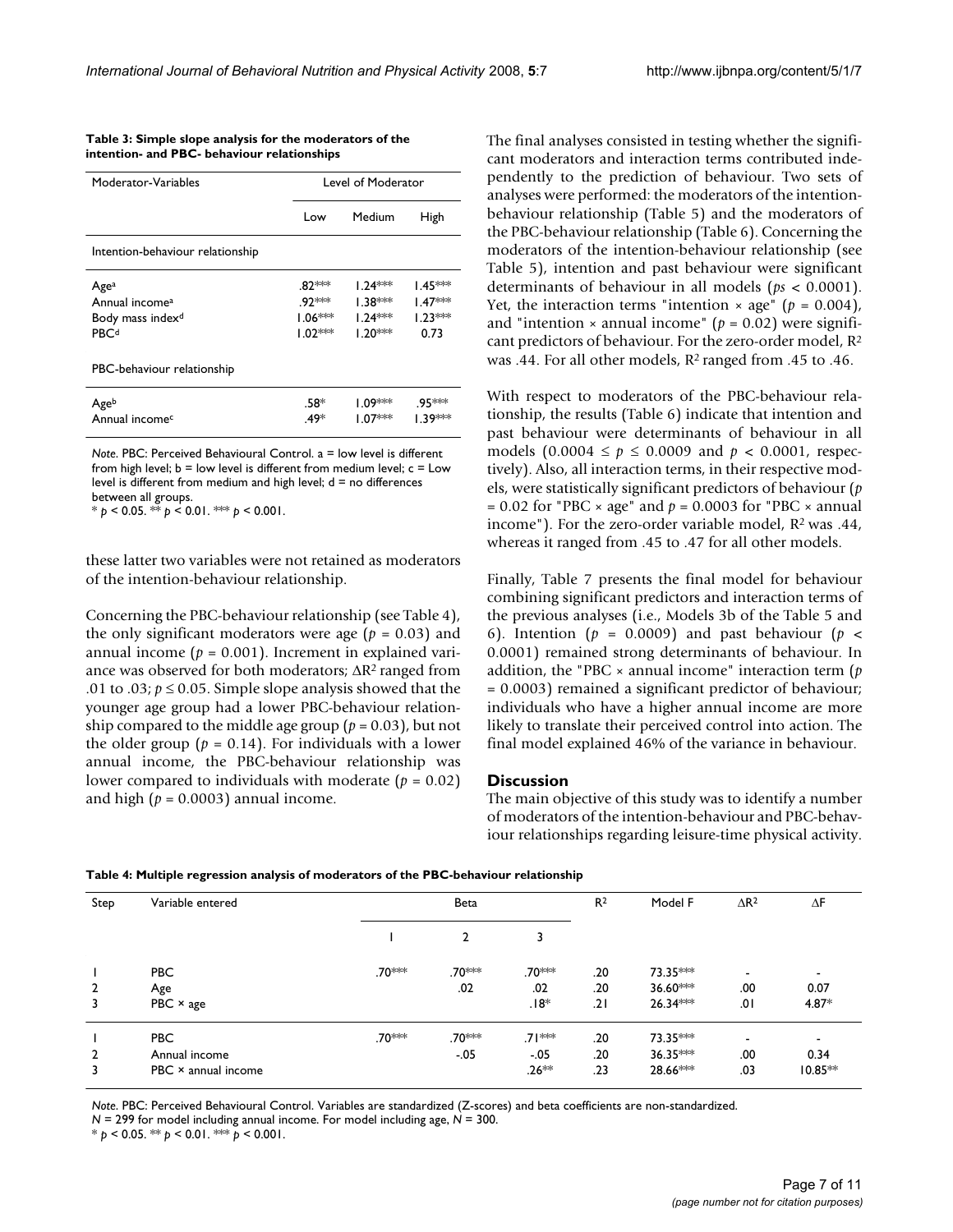| Variable entered          | Models                   |                    |                    |             |                    |  |
|---------------------------|--------------------------|--------------------|--------------------|-------------|--------------------|--|
|                           |                          | 2a                 | 2 <sub>b</sub>     | 3a          | 3b                 |  |
| Intention                 | $.51***$                 | .38***             | .38***             | .40***      | .38 <sup>*</sup> * |  |
| Past Behaviour            | .44 <sup>***</sup>       | .43 ***            | .44 <sup>***</sup> | $.43***$    | .43***             |  |
| <b>PBC</b>                | .10                      | .08                | .07                | .07         | .08                |  |
| Age                       |                          | .07                |                    | .12         | .07                |  |
| Intention × age           |                          | .19 <sup>*</sup> * |                    | $.14\gamma$ | .19**              |  |
| Annual income             |                          |                    | $-0.05$            | $-10$       |                    |  |
| Intention × annual income |                          |                    | $.15*$             | .09         |                    |  |
| R <sup>2</sup>            | .44                      | .46                | .45                | .46         | .46                |  |
| Model F                   | 77.57***                 | 49.46***           | 48.10***           | $35.54***$  | 49.46***           |  |
| $\Delta$ R <sup>2</sup>   | $\overline{\phantom{a}}$ | .02                | .01                | .02         | .02                |  |
| $\Delta F$                | ٠                        | $4.53**$           | $3.29*$            | $3.02*$     | $4.53***$          |  |

**Table 5: Hierarchical multiple regression models of behaviour for different moderators of the intention-behaviour relationship**

*Note*. PBC: Perceived Behavioural Control. Variables are standardized (Z-scores) and beta coefficients are non-standardized.

 $\gamma p = 0.08 * p < 0.05$ . \*\*  $p < 0.01$ . \*\*\*  $p < 0.001$ .

The moderators of the intention-behaviour and PBCbehaviour relationships were age and annual income. More importantly, however, only one of these moderators remained significant in the final model, namely annual income as a moderator of the PBC-behaviour relationship. In the domain of physical activity, several studies have reported positive associations between physical activity and annual income (see Trost, Owen, Baumen, Sallis and Brown [35] for review). However, to our knowledge, this is the first study to report moderating effects of annual income on the PBC-behaviour relationship.

The PBC-behaviour relationship was higher for individuals with a higher income compared to those with a lower income. Ajzen [4] stated that PBC provides an accurate prediction of behaviour only when individuals have realistic perceptions of control over a given behaviour, meaning when individuals' perception of control matches actual control over behaviour. This explanation is congruent with Sheeran, Trafimow and Armitage [15], who for exercise behaviour observed a significant difference between PBC and a proxy measure of actual control among 73% of their study sample (*N* = 226). They reported that when PBC was realistic, PBC explained twice as much variance in behaviour compared to unrealistic PBC. Thus, in the context of the present study, it can be suggested that individuals who have a higher income are better able to evaluate their true control over behaviour.

| Table 6: Hierarchical multiple regression models of behaviour for different moderators of the PBC-behaviour relationship |
|--------------------------------------------------------------------------------------------------------------------------|
|--------------------------------------------------------------------------------------------------------------------------|

| Variable entered        | Models                   |                    |                |                    |                    |  |  |
|-------------------------|--------------------------|--------------------|----------------|--------------------|--------------------|--|--|
|                         |                          | 2a                 | 2 <sub>b</sub> | 3a                 | 3b                 |  |  |
| Intention               | $.51***$                 | .54 <sup>***</sup> | .49 **         | .52 <sup>**</sup>  | .49 <sup>*</sup>   |  |  |
| Past behaviour          | .44***                   | .43***             | .44***         | .44 <sup>***</sup> | .44 <sup>***</sup> |  |  |
| <b>PBC</b>              | .10                      | .06                | .09            | .08                | .09                |  |  |
| Age                     |                          | .06                |                | .12                |                    |  |  |
| $PBC \times age$        |                          | $.16*$             |                | .05                |                    |  |  |
| Annual income           |                          |                    | $-.06$         | -.11               | $-0.06$            |  |  |
| PBC × annual income     |                          |                    | $.24***$       | $.22**$            | $.24***$           |  |  |
| R <sup>2</sup>          | .44                      | .45                | .46            | .47                | .46                |  |  |
| Model F                 | 77.57***                 | 48.61***           | 43.87***       | 36.76***           | 43.87***           |  |  |
| $\Delta$ R <sup>2</sup> | $\overline{\phantom{a}}$ | .01                | .02            | .03                | .02                |  |  |
| $\Delta F$              |                          | $3.34*$            | 7.05***        | $4.23***$          | 7.05***            |  |  |

*Note*. PBC: Perceived Behavioural Control. Variables are standardized (Z-scores) and beta coefficients are non-standardized. *N* = 299 for model including annual income due to missing data. For all others, *N* = 300.

 $* p < 0.05$ . \*\*  $p < 0.01$ . \*\*  $p < 0.001$ .

*N* = 299 for models including annual income due to missing data. For all others, *N* = 300.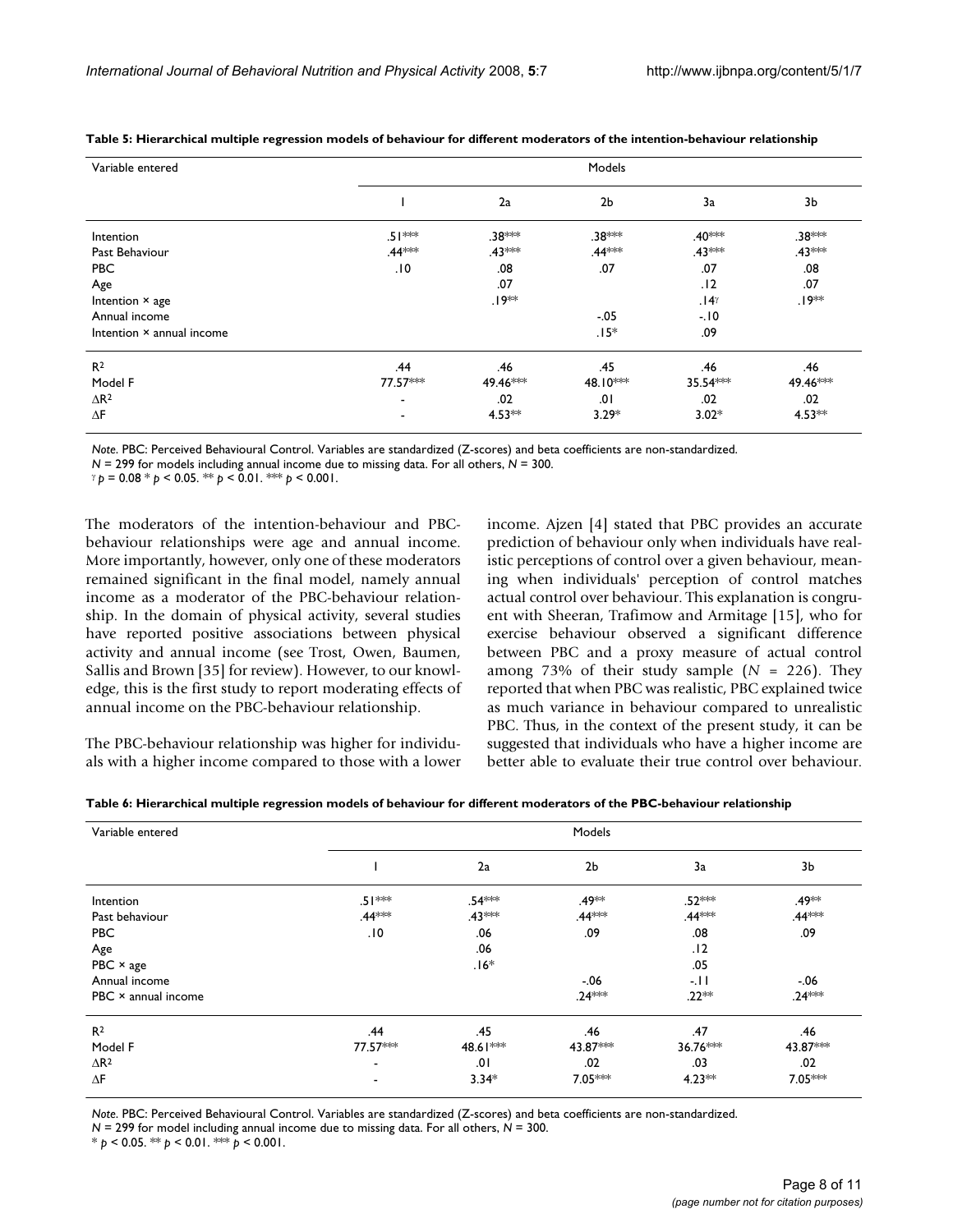**Table 7: Final hierarchical multiple regression model for the prediction of behaviour**

| Variable entered    | Models             |                   |                   |  |  |  |
|---------------------|--------------------|-------------------|-------------------|--|--|--|
|                     | ı                  | $\mathfrak{p}$    | 3                 |  |  |  |
| Intention           | .51 **             | .37 <sup>**</sup> | .49 <sup>≭≫</sup> |  |  |  |
| Past behaviour      | .44 <sup>***</sup> | .43 ***           | .44***            |  |  |  |
| PBC                 | 10.                | .08               | .09               |  |  |  |
| Age                 |                    | .12               |                   |  |  |  |
| Intention × Age     |                    | $\Box$            |                   |  |  |  |
| Annual income       |                    | -.II              | $-.06$            |  |  |  |
| PBC × annual income |                    | .20**             | .24***            |  |  |  |
| R <sup>2</sup>      | .44                | .47               | .46               |  |  |  |
| Model F             | 77.57***           | $37.23***$        | 50.78***          |  |  |  |
| AR <sup>2</sup>     |                    | .03               | .02               |  |  |  |
| ΛF                  |                    | 4.69***           | 7.05***           |  |  |  |

*Note*. PBC: Perceived Behavioural Control. Variables are standardized (Z-scores) and beta coefficients are non-standardized.

*N* = 299 for models including annual income due to missing data. For all others, *N* = 300.

 $* p < 0.05$ . \*\*  $p < 0.01$ . \*\*\*  $p < 0.001$ .

Consequently, their expression of control is likely better aligned with true control, either because they face fewer barriers or have the ability to overcome such barriers to physical activity.

Although the other moderators did not reach significance in the final model, they were nonetheless significant moderators when considered individually. In this regard, annual income was also a moderator of the intentionbehaviour relationship. Again, it can be suggested that individuals with higher income face fewer barriers to leisure-time physical activity and have better resources than individuals with a lower annual income. Thus, individuals with higher annual income present better intentionbehaviour consistency than individuals with lower annual income.

Age was another factor found to moderate the intentionbehaviour and PBC-behaviour relationships. Two metaanalytic reviews of the TPB in the field of physical activity have tested age as a moderator of the intention-behaviour relationship. Hagger, Chatzisarantis and Biddle [6] found that younger samples (adolescent and college, aged under 25, based on mean age study samples) showed a significantly weaker intention-behaviour relationship compared to older samples (aged 25 or older, based on mean age study samples). Similarly, Downs and Hausenblas [7] reported a smaller intention-behaviour relationship for samples of children/adolescents (aged 8 to 17) compared to samples of young (aged 18 to 25), middle-age (aged 26 to 64) and older (aged 65 or older) adults. Obviously, our results are in agreement with these observations. Among the potential explanations for these results, it may be suggested that older people (i.e., 50 to 55 years in the present study) are more likely to have an established routine (lifestyle) and, consequently, intention is better aligned with their behaviour. Young adults are more likely to deal with unstable living situations (e.g., entering the workplace full time or a new school, meeting new friends, leaving home, living with a new life partner) and may experience more disruption in life, thereby resulting in a lower intentionbehaviour relationship. However, given that Downs and Hausenblas [7] have also observed that middle-age adults (aged 26 to 64) had a weaker intention-behaviour relationship compared to older adults (aged 65 or older); additional studies on the moderating role of age are needed.

Concerning the PBC-behaviour relationship, being older (i.e., 50 to 55 years) was associated with greater PBCbehaviour consistency. This observation is similar to the results reported by Notani [30], who showed that the PBC-behaviour relationship was better among non-student samples (older individuals) compared to student samples (younger individuals). To our knowledge, this moderating role of the PBC-behaviour relationship has not been reported previously in the specific field of exercise/physical activity. The potential explanation for this association was discussed earlier with respect to annual income, but taken together, this factor reinforces the assumption that older individuals have a better evaluation of the true control they have on the regular practice of leisure-time physical activity.

From a practical point of view, the results of this study provide useful information to guide the promotion of physical activity. First, intention was found to be a significant determinant of behaviour. This is congruent with Sheeran's [11] meta-analysis showing that on average, the explained variance between intention and behaviour corresponded to a "large" effect size [8]. Thus, education efforts aimed at increasing intention to practice leisuretime physical activities remain necessary to favour the formation of a positive intention and the regular practice of leisure-time physical activity. This, however, should be done in parallel to other strategies concerned with lowering barriers to behaviour adoption and increasing control over adoption of an active lifestyle. Indeed, among specific sub-groups, other actions will be necessary to strengthen the effectiveness of physical activity promotion interventions. For instance, concerning individuals with a lower income, the interventions, in addition to motivational considerations, should be concerned with actual control. Alternatives to usual supervised physical activity programs and facilities should be offered. The promotion of low cost physical activities or "free" access to physical activity programs should be considered by public health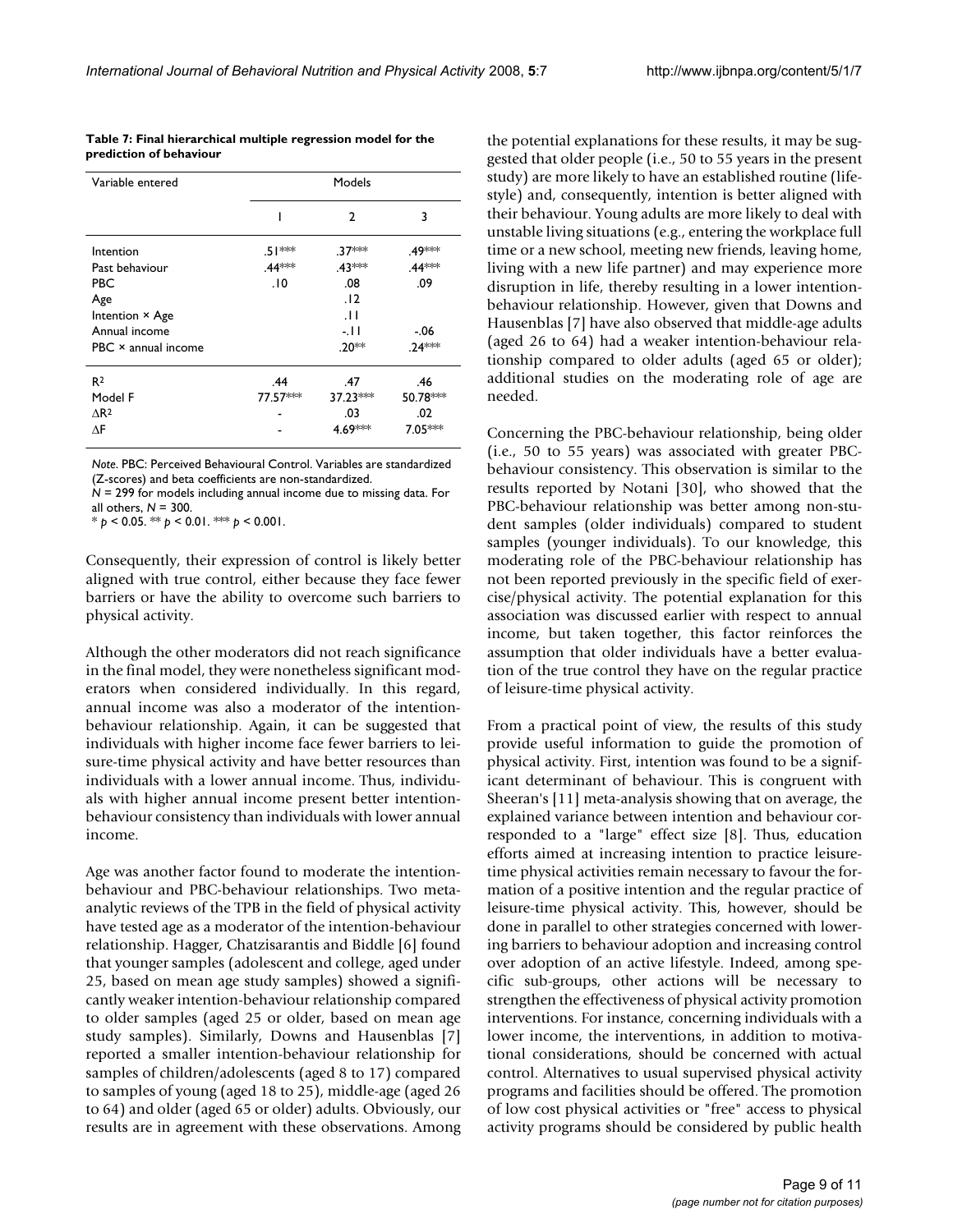authorities. Obviously, each segment of the population would benefit from specific interventions unlikely to suit all individuals. However, the promotion of leisure-time physical activity should combine strategies aimed at both motivational and control dimensions.

To our knowledge, this is the first study to test social structural factors such as educational level and annual income as moderators of the intention-behaviour and PBC-behaviour relationships. To date, most tested moderators were either cognitions or age and gender. However, given the increasing interest towards the contribution of social structural factors (as well as environmental variables), this timely information is necessary. Indeed, much remains to be learned in order to increase our understanding of the conditions and contexts explaining why some individuals are successful in translating their intentions into action, while others are not successful in this task.

Some limitations in the present study should be acknowledged. First, our study was conducted among a group of well-educated volunteers. Such individuals are likely to have higher intentions and levels of physical activity compared to the general population. Secondly, the non-optimal distribution of intention/PBC and some moderator variables (dichotomous variables like FHO and educational level) may have compromised the power of detection of some moderators, making detection of other moderators more powerful [45]. Thirdly, one of the biological variables, FHO, was based on the subjective evaluation of the participants. This may have compromised its true role as a moderator. Nonetheless, given that two studies reported a good reliability of an individual's report of family weight and height [46,47] we have confidence that our results were not affected by this method of measurement. Fourth, only leisure-time physical activity was studied. It is possible that other aspects of physical activity (e.g., transport) would have identified other moderators. Finally, the measure of physical activity was self-reported; however, we used a validated physical activity questionnaire [42,43].

#### **Conclusion**

Intention and past behaviour were strong determinants of behaviour. Some moderators of the intention-behaviour and PBC-behaviour relationships were identified. In particular, the interaction between PBC and annual income remained a significant determinant of leisure-time physical activity, along with intention in the final model. Thus, physical activity promotional programs would benefit from both increasing the motivation of low intenders and reducing the negative impact of factors that moderate the intention-behaviour and perceived behavioural controlbehaviour relationships.

#### **Competing interests**

The author(s) declare that they have no competing interests.

# **Authors' contributions**

SA coordinated and performed the acquisition of data, performed the statistical analysis and the interpretation of data and drafted the manuscript. GG helped to the data analysis and to the data interpretation. GG, MCV and LP conceived the study design and provided critical review of the manuscript. All authors approved the final version of the manuscript.

#### **Acknowledgements**

The authors would like to thank Dominique Beaulieu, Camille Beaulieu-Denault, Marie-Eve Bouchard, Diane Drolet, Léo-Daniel Lambert, Claude Leblanc, Jacques Lefrançois, Herminé Naccache and Ann-Marie Paradis for their collaboration in the recruitment of participants, data collection and data analysis.

This work was supported by a grant from the Canadian Institute of Health Research (CICR)-New Emerging Teams Programs (NET) (#OHN-63276) to the second, third and fourth authors.

#### **References**

- 1. Warburton DE, Nicol CW, Bredin SS: **[Health benefits of physical](http://www.ncbi.nlm.nih.gov/entrez/query.fcgi?cmd=Retrieve&db=PubMed&dopt=Abstract&list_uids=16534088) [activity: the evidence.](http://www.ncbi.nlm.nih.gov/entrez/query.fcgi?cmd=Retrieve&db=PubMed&dopt=Abstract&list_uids=16534088)** *Cmaj* 2006, **174(6):**801-809.
- 2. Cameron C, Craig C, Paolin S: **Local opportunities for physical activity and sport: Trends from 1999-2004.** Ottawa , Canadian Fitness and Lifestyle Research Institute; 2005.
- 3. Nolin B, Hamel D: **Les québécois bougent plus mais pas encore assez.** In *L'annuaire du Québec 2006* Fides edition. Edited by: Venne M, Robitaille A. Montreal ; 2005:296-311.
- 4. Ajzen I: **The theory of planned behavior.** *Organ Behav Hum Decis Process* 1991, **50:**179-211.
- 5. Godin G, Kok G: **[The theory of planned behavior: a review of](http://www.ncbi.nlm.nih.gov/entrez/query.fcgi?cmd=Retrieve&db=PubMed&dopt=Abstract&list_uids=10163601) [its applications to health-related behaviors.](http://www.ncbi.nlm.nih.gov/entrez/query.fcgi?cmd=Retrieve&db=PubMed&dopt=Abstract&list_uids=10163601)** *Am J Health Promot* 1996, **11(2):**87-98.
- 6. Hagger MS, Chatzisarantis NLD, Biddle SJH: **A meta-analytic review of the theories of reasoned action and planned behavior in physical activity: predictive validity and the contribution of additional variables.** *J Sport Exerc Psychol* 2002, **24:**3-32.
- 7. Downs DS, Hausenblas HA: **The theories of reasoned action and planned behavior applied to exercise: a meta-analytic update.** *J Phys Act Health* 2005, **2:**76-97.
- 8. Cohen J: **A power primer.** *Psychol Bull* 1992, **112(1):**155-159.
- Kelley K, Abraham C: [RCT of a theory-based intervention pro](http://www.ncbi.nlm.nih.gov/entrez/query.fcgi?cmd=Retrieve&db=PubMed&dopt=Abstract&list_uids=15177835)**[moting healthy eating and physical activity amongst out](http://www.ncbi.nlm.nih.gov/entrez/query.fcgi?cmd=Retrieve&db=PubMed&dopt=Abstract&list_uids=15177835)[patients older than 65 years.](http://www.ncbi.nlm.nih.gov/entrez/query.fcgi?cmd=Retrieve&db=PubMed&dopt=Abstract&list_uids=15177835)** *Soc Sci Med* 2004, **59(4):**787-797.
- 10. Godin G, Conner M: **[Intention-behavior Relationship Based on](http://www.ncbi.nlm.nih.gov/entrez/query.fcgi?cmd=Retrieve&db=PubMed&dopt=Abstract&list_uids=18251118) [Epidemiologic Indices: An Application to Physical Activity.](http://www.ncbi.nlm.nih.gov/entrez/query.fcgi?cmd=Retrieve&db=PubMed&dopt=Abstract&list_uids=18251118)** *Am J Health Promot* 2008, **22(3):**180-182.
- 11. Sheeran P: **Intention-behavior relations: a conceptual and empirical review.** In *European Review of Social Psychology Volume 12*. Issue 1 Edited by: Stroebe W, Hewstone M. Chichester , John Wiley & Sons Ltd; 2002:1-36.
- 12. Godin G, Shephard RJ, Colantonio A: **[The cognitive profile of](http://www.ncbi.nlm.nih.gov/entrez/query.fcgi?cmd=Retrieve&db=PubMed&dopt=Abstract&list_uids=3094084) [those who intend to exercise but do not.](http://www.ncbi.nlm.nih.gov/entrez/query.fcgi?cmd=Retrieve&db=PubMed&dopt=Abstract&list_uids=3094084)** *Public Health Rep* 1986, **101(5):**521-526.
- 13. Baron RM, Kenny DA: **[The moderator-mediator variable dis](http://www.ncbi.nlm.nih.gov/entrez/query.fcgi?cmd=Retrieve&db=PubMed&dopt=Abstract&list_uids=3806354)[tinction in social psychological research: conceptual, strate](http://www.ncbi.nlm.nih.gov/entrez/query.fcgi?cmd=Retrieve&db=PubMed&dopt=Abstract&list_uids=3806354)[gic, and statistical considerations.](http://www.ncbi.nlm.nih.gov/entrez/query.fcgi?cmd=Retrieve&db=PubMed&dopt=Abstract&list_uids=3806354)** *J Pers Soc Psychol* 1986, **51(6):**1173-1182.
- 14. Ajzen I: **Perceived behavioral control, self-efficacy, locus of control, and the theory of planned behavior.** *J Appl Soc Psychol* 2002, **32:**1-20.
- 15. Sheeran P, Trafimow D, Armitage CJ: **[Predicting behaviour from](http://www.ncbi.nlm.nih.gov/entrez/query.fcgi?cmd=Retrieve&db=PubMed&dopt=Abstract&list_uids=14567844) [perceived behavioural control: tests of the accuracy assump](http://www.ncbi.nlm.nih.gov/entrez/query.fcgi?cmd=Retrieve&db=PubMed&dopt=Abstract&list_uids=14567844)-**